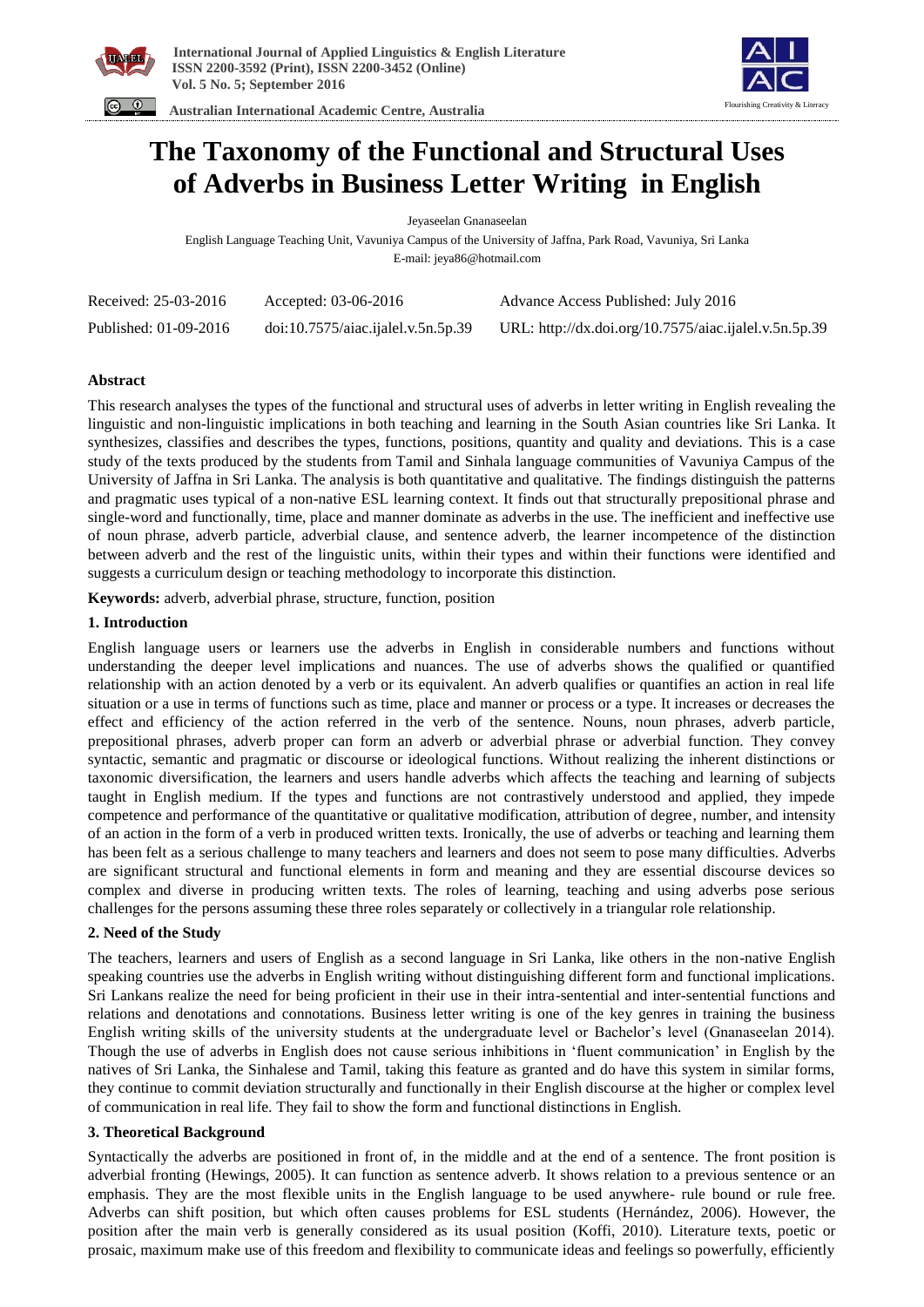and effectively. However, at the beginners' level, students can learn 'traditional default positions for adverbs' at the same time, learning 'the rhetorical emphasis of adverb repositioning' gradually (Dissosway & Hartford, 1984). Zi-hong (2010) reminds the difficulty of capturing the rhetorical repositioning while learning or acquiring the syntactic positions of adverbs in English. There was a study which found out that good educational background and social class (middle) determine efficient use of adverb movement strategies more effectively compared to poor educational background and lower class (Macaulay, 2002).

Adverbs are words always joining with verbs in order to modify them. They try to define the action in some way. In addition their role is extended to 'express degree and limit adjectives or other adverbs (Baskervill and Sewell, 1896:18 as cited in Nuhiu, 2014). Adverbs are verb roots or adjectives which are formed with an –*ly* suffix depending on the situation (Eastwood, 1999:24 as cited in Nuhiu, 2014; Eckersley and Eckersley, 1960: 255 as cited in Al-Baghdadi 2003). They are parts of speech (Kabashi, 2000:20 as cited in Nuhiu, 2014). Adverbs are always connected with or contrasted with, related to, and compared to adjectives. In addition, adverbs are looked at another way but this is not possible with adjectives ending in (-*ly*). Alternative forms like "similar adverbs or adverb phrases" (Thomson and Martinet, 1980: 55 as cited in Al-Baghdadi 2003) are used.

The role of the prefixes in the formulation of derived adverbs: *a- as-* and *in-* added to adjectives. The most common adverb *suffix* added to adjectives is –*ly* . Adverbs are "a heterogenous group of items" specifying "the mode of action of the verb." (Crystal, 1980:16 as cited in Al-Baghdadi 2003) "by giving circumstantial information in which an action, process takes place". (Finch, 2000:84 as cited in Al-Baghdadi 2003). Baskervill and Sewell (1896:282-87 as cited in Nuhiu, 2014) divide them in two ways: *the meaning of the words* and *their use in the sentence*. *Time*, *place*, *manner*, *degree, number, assertion* 'process' 'direction', 'movement', 'attachment or detachment', 'possession or dispossession' and 'context' (Eastwood, 1999:270-71 as cited in Nuhiu, 2014) belong to the former and simple and conjunctive adverbs belong to the latter. Quirk and Greenbawm, (1990:312-13 as cited in Nuhiu, 2014) propose two types: morphological and syntactical, *closed class*: simple and compound and *opened class derivational adverbs*. In different contexts, different adverbs may create different meanings causing meaning confusion. There is another type of adverb: adverbial emphasis as a receptive intensification. (Pérez-Paredes and Díez-Bedmar, 2012). They say it is a kind of linguistic grading that intensifies the quality to one's message; it is 'a vehicle for impressing, praising, persuading, insulting, and generally influencing the listener's reception of the message'" (p. 105).

In investigating the sequence of positioning adverbs, Hewings (2005) says when one adverbial is significantly longer, the shorter one should come first, regardless of the type. Rutledge and Fitton (2015) relate adverb positioning to the creation of sentence variety. The use of certain adverbs in certain positions repeatedly will result in redundancy in sentence style. It will 'create stagnant sentence structure and relatively boring writing". So they suggest different positions. For example, the adverbs of frequency *always,* and *never* (Hewings, 2005) "take a fixed place in the mid position. They need to be placed after the subject and before the verb but the adverb of frequency, *sometimes,* can occur in all three positions". Adverb placement does not always rely on a semantic or syntactic relationship; rather adverb placement functions as a modifier but also as a distinctive variation for prominence (Jacobson, 1964). The stressed differences and the weight of adverb placement are a way to change pitch, stress, or junctural connectors in the sentence.

Delfitto (2006) is amused by "adverbial syntax leading to quite puzzling questions concerning the interplay between issues of placement and issues of movement" (p. 103). Rutledge and Fitton (2015) conclude that adverbial placement calls for particular cases of accuracy for clarity to eliminate ill-formed sentences and to develop rhetorical awareness and rhetorical emphasis in composition.

## **4. Methodology**

It analyzes a business letter writing exercise in English performed by the second year students of the Bachelor of Business Management program of the Faculty of Business Studies of Vavuniya Campus of the University of Jaffna, Sri Lanka.

The methodology is qualitative and quantitative. It is a textual analytical approach under applied linguistics. During a Business English examination, as a part of the test, the students were asked to write "a letter of complaint to the Branch Manager of the Ceylon Electricity Board of their district regarding power cuts. As a customer and consumer of electricity power supply in their respective area, over the last three months, they have experienced severe, unscheduled, sudden and prolonged power cuts which have caused immense difficulties in managing day to day life in the area".

The texts from 84 students were collected. They were analyzed for authentic functional, structural, textual and linguistic relations and errors on the specified issues in the use of adverbs in the discourse of business letters. The primary data consist of both the quantitative and the qualitative. The quantitative data investigates the performance of all the respondents statistically for the estimation of the significance of the issue under study and the qualitative data analyzes the individual as well as collective performance using descriptive approach for generalization. The types of adverb errors or deviations have been coded in the table so that the codes substituting the names of the types of errors can be used in the analysis.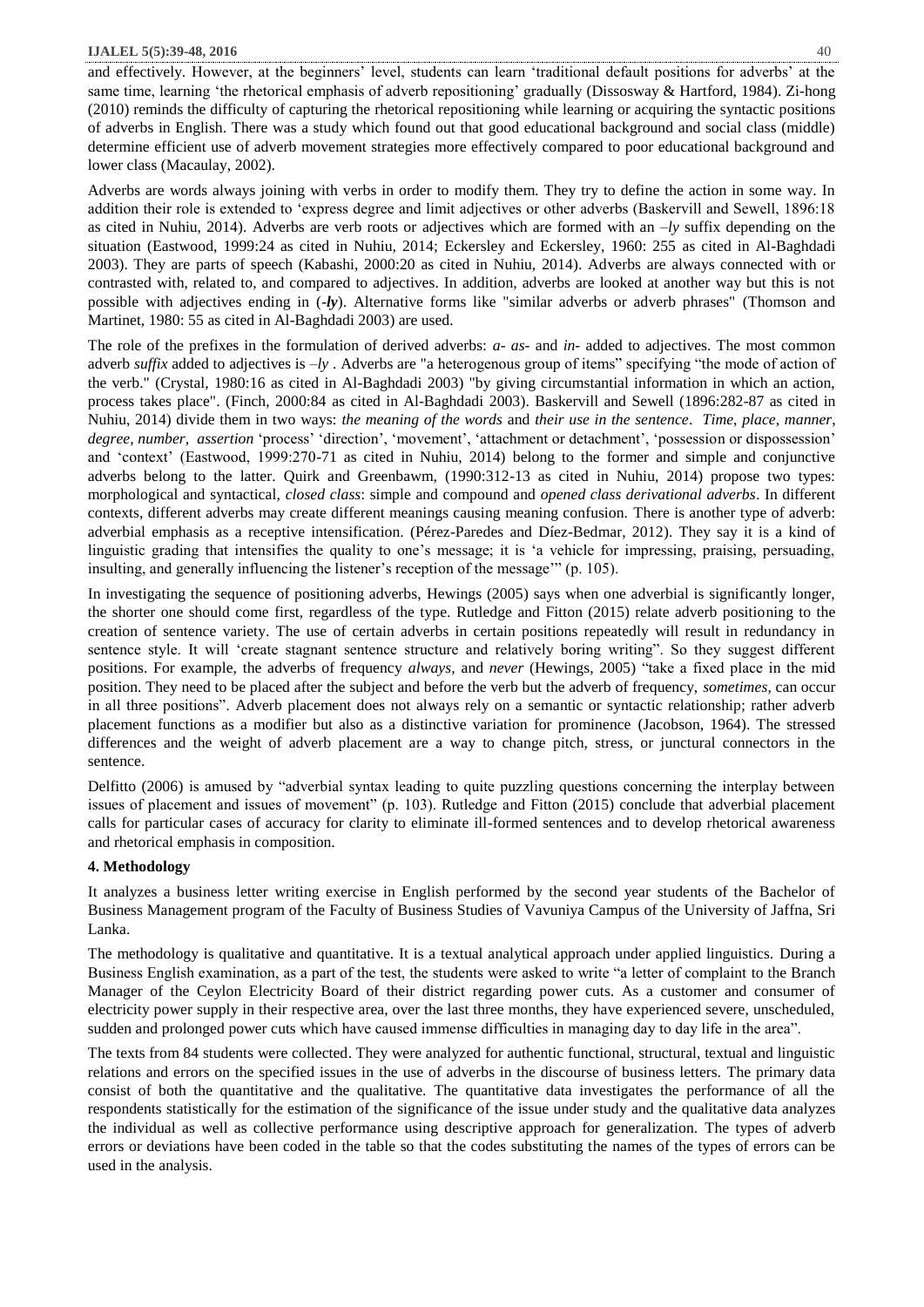# **5. Analysis and Findings**

## *5.1 Adverb Use and Types in the Discourse of a Letter of Complaint*

Figure 1 illustrates the quantity of the types of adverbs (178) used by the percentage of the respondents (84). Surprisingly 61% of the respondents used the prepositional phrase in adverbial function generously in their letter of complaint on power cut, that is, 39% of the total adverbs used. The second and third come single word adverb (19%) and single word adverb with –ly (16%) suffix respectively. The former was used by 54% of the respondents and the latter by 64%. Thereafter, noun phrase is used as adverb (11%) used by 25% of the respondents. Another point noted was that in using prepositional phrases and noun phrases in sentences, the respondents showed lack of knowledge in distinguishing the function of adverb from that of subject or object complements.

However, the respondents did not show their proficiency in using any other phrases as adverb phrases, for example, 'very quickly' 'quickly enough' 'really well' 'quite separately' 'very carefully', 'right there', 'more than enough' and 'almost never'. Only 4.5% are the other adverb phrases used by 18%. Adverb phrases are another area of difficulty for most of the respondents.

It is not surprising to note that only 2% are the adverb particles used as adverbs by merely 4%.

Generally adverb particles follow the main verbs, for example, go *off etc.* 



 *Source: Primary data* 



Another positional usage of adverb particle is that it is detached from the verb and put after the object when the object is a personal pronoun or when it is comparatively short. Another trend is that there are word forms used as both adverb particles and prepositions.

The nuances of the functional uses of the adverb particles as adverb and at the same time as prepositions do still belong to the areas of ambiguity and 'mystery' to many second language learners and users of English. On the other hand, it should be noted that even in the use of adverbs, 19% of the respondents used wrongly written adverbs which amounts to almost 10% of the total adverbs used. Carelessness in a situation of writing speedily could have been one factor.

An adverb phrase can mean a single adverb, "quickly" or an adverb phrase, "not only but also", 'very late' or an adverb particle, 'about', 'above'. However, an adverbial phrase can mean a noun phrase, 'that time', 'these days', 'next month' and a prepositional phrase, 'at night', 'before one month', 'in the Mannar town' used as adverbs. All adverb phrases are also adverbial phrases. Though an adverbial phrase does not have 'an adverb' in the traditional grammatical sense of the word, it performs as an adverb.

It is a meaning based or function based classification of the adverbs they used in the letter writing. As usual, they have used adverbs sufficiently to refer time - around seventy expressions of different nature to refer time. The adverbs of frequency are seen within the category of adverbs of time. The adverb of manner comes second totaling fifty five. The adverbs of degree, adverbs of focus, adverbs of quantity, and adverbs of attitude are also visible within the adverbs of Manner. The third major use is place. It is around forty.

Since prepositional phrases are mostly used as adverbs, the respondents used them to denote place predominantly, for example, *in this area, in the area, in my area, in our area, in our district area, etc., at the secondary level, to denote* time: *in the mid night, in the morning time, in recent year and finally to denote manner: in a proper way, in the wrong way, in order* etc.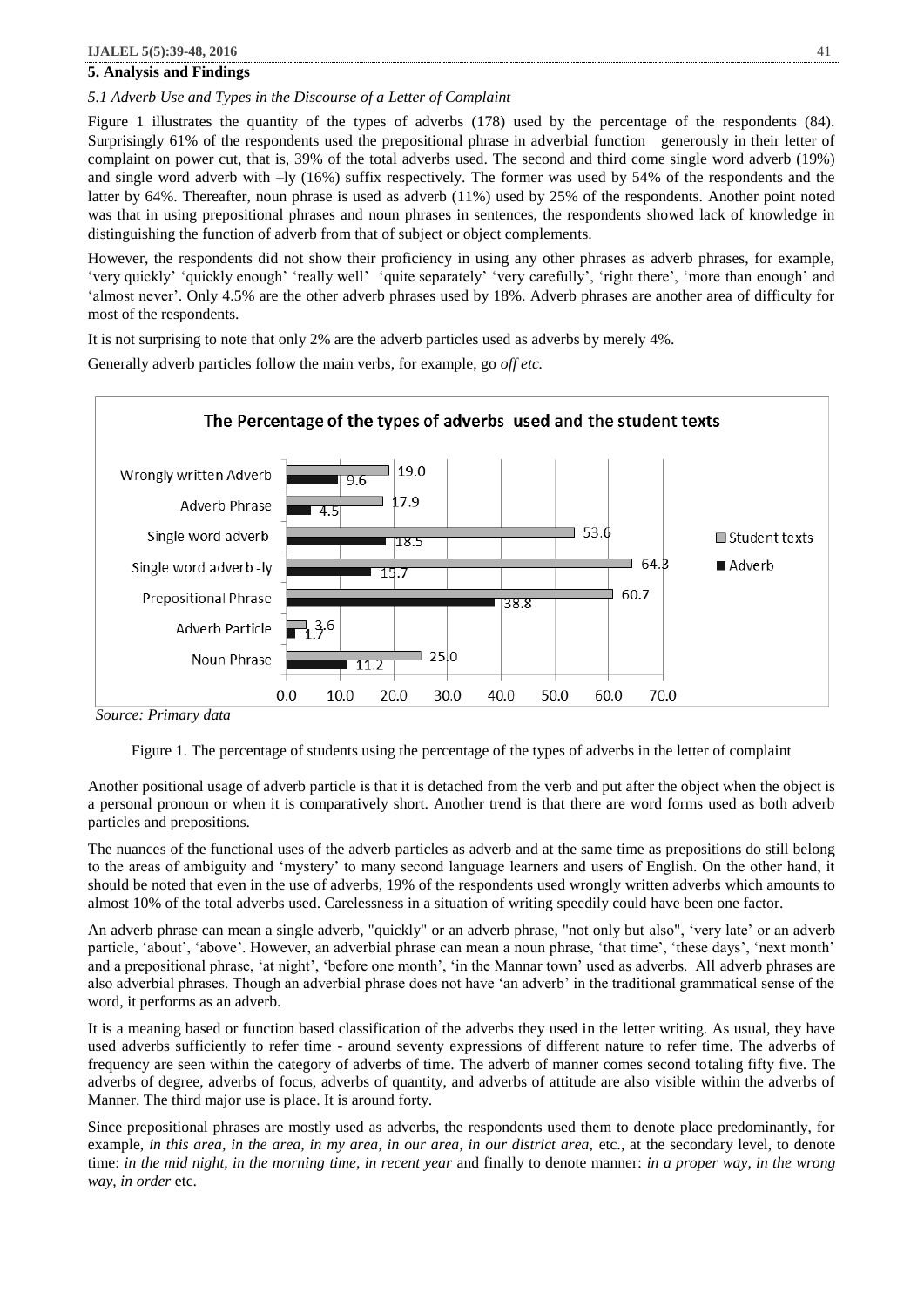#### *5.2 The Repetition of the Same Types of Adverbs*

The respondents had the habit of repeating the use of the same types of adverbs throughout their discourse of letter writing. Figure 2 reveals that 18% of the respondents repeated the prepositional phrase (PP) as adverb two times; 14 % single word adverb with  $-ly$  suffix (SWA  $-ly$ ) and 9% single word adverb (SWA). The rest of the types were almost avoided for the second time use. However, when it comes to three time use, only 9% use PP and SWA three times and SWA –ly by 6%. There is a serious decline in repetitive use. In four times, it further goes down as 5%, 0% and 3% respectively.



 *Source: Primary data* 

Figure 2.The repetition of the types of adverbs

Only PP is used by 5% for the fifth time and 3% for sixth time in their letter. Fifth time SWA comes back for 2% and 1% for the sixth time and SWA-ly completely goes down to zero with the rest in fifth time use and surfaces with 1% for the sixth time use. It can be concluded that PP is conveniently and generously used with SWA-ly and SWA coming after. Then a question rises why PP is easier compared to SWA-ly and SWA.

# *5.3 The Position of the Adverbs used*

It is generally accepted that identifying an adverb within a sentence can be a problem to the learners especially differentiating it from an adjective, from a complement, from a preposition. On the other hand, identifying one type of adverb from the other can also be a problem especially an adverb phrase from an adverbial phrase and so on. In addition, there is an additional challenge- making rules in relation to their positioning in a sentence. The rules depend on traditional usage, flexibility of certain adverbs; the speaker's intended meaning and emphasis. Figure 3 reveals the positions the respondents choose to use their adverbs.

The genre of a complaint letter generally has a three-partite discourse structure starting with introduction and problematization, exploring into the consequences and concluding with suggestions and solutions. According to the analysis, majority of the respondents adopted this three partite discourse structure but linguistic structure, around 50% used three paragraphs to incorporate the three discourse structures; 30% used two paragraphs to cover the three discourse structures and 20% used only one paragraph to include these three discourse divisions. In the analysis of using adverbs in the initial, medial and final positions of the sentences, the analysis reveals as follows: In the first section Introduction and problems, 10% and 5% of the adverbs were used at the initial and medial positions respectively. However, 21% were used at the final position of the sentence. It shows that, for emphasis at the very beginning, the respondents used the adverbs at the initial position in the introductory discourse. However, in conforming to the traditional usage, majority of the adverbs were used at the final position.

In investigating the positions of the adverbs in the second section Consequences, there is an increase if the percentage of the adverbs used at the initial and medial positions – 15% and 8% respectively. Interestingly, there is a slight decrease in the final position (18%). Here it is notable that the respondents have the courage to break away from the traditional final position use because they feel that the discourse structure is more important than the linguistic structure, in other words, meaning over sentence structure. Consequences are both informational and emotional and both behavioral and mental. It is of serious nature which should be communicated assertively. Therefore, the respondents venture to choose more front and medial positions.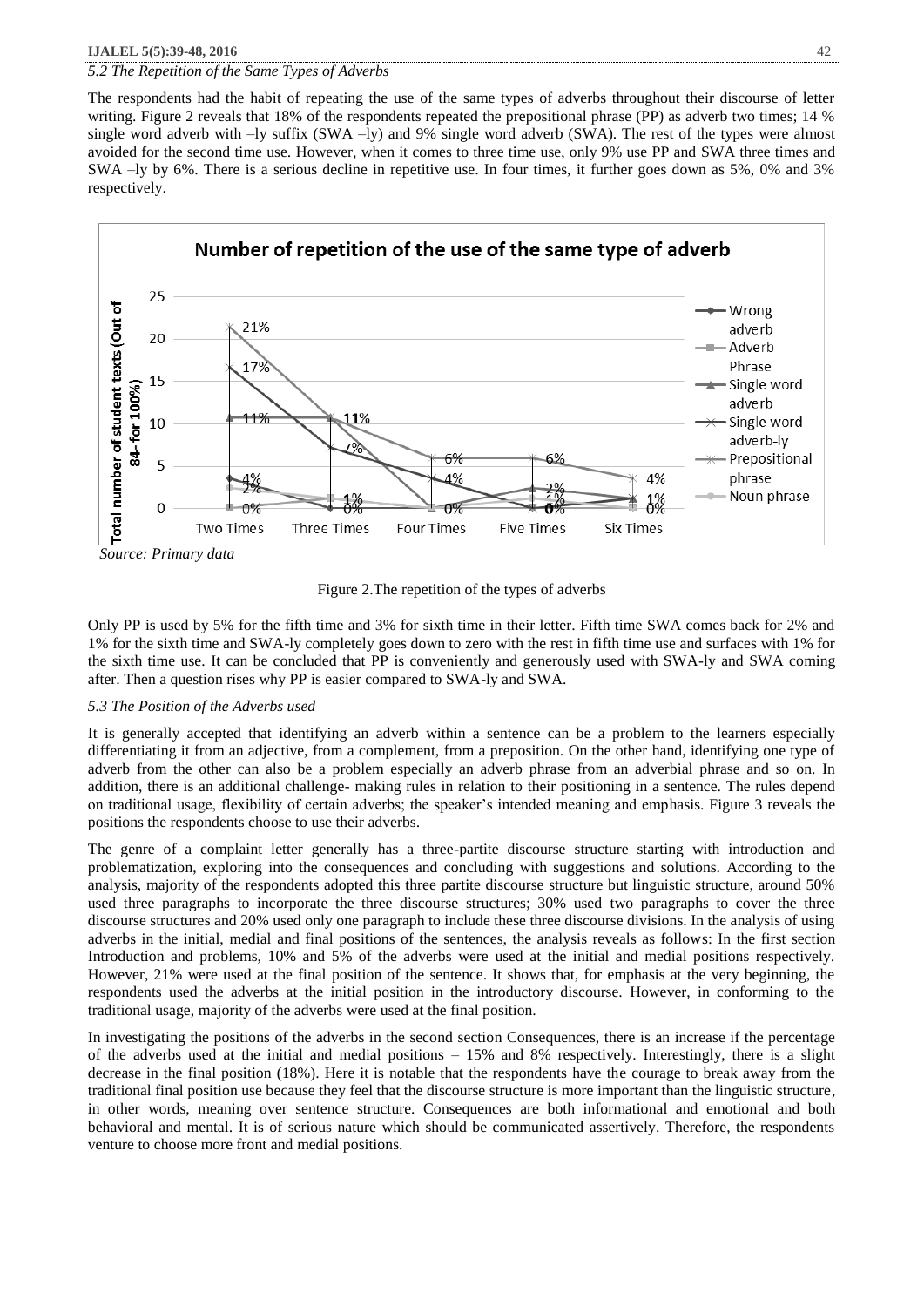



In the last section of saying about suggestions and solutions, the assertiveness and seriousness culminates pushing the positions of the adverbs almost to the front and the middle while downsizing the number at the final position, which is 13%, 8% and 2% respectively.

The final position of a sentence means at the end of the sentence or a clause. The medial position means before the main verb or after an auxiliary or modal auxiliary. The initial position means at the beginning of a clause/sentence. However, the respondents very rarely used the adverbs to describe or qualify an adjective, which means, before an adjective or before and adverb. It shows their poor proficiency in the use of adverbs in their overall functions. Further, it was noted that some students used -ly adverbs before an adverbial phrase.

The use of adverbs in the positions where it is unacceptable to place adverbs was also noted: between the verb and object of the sentence and between the verb and a clause beginning with to  $+$  an infinitive or a that-clause. Another complex area the respondents lack proficiency in the use of adverb in positions is that some set of adverbs do not follow the regular rules and they are negative in communication. Those adverbs have to be used at the beginning of a sentence like scarcely, not only, seldom, rarely, never and so on. As a result, the consequent SVO or SVC word order of the sentence will change to look like the question form inversing the auxiliary or helping verb and main verb forms, for example, never had I seen such a degrading performance; Not only does the doctor visit the school occasionally, but he also stays overnight in case of finding a large number of patients. Nobody used this negative adverb use with the inversed position.

## *5.4 The Quantity of the Adverbs used*

Mostly they are used as adverbial phrases and the students find it easier, compared to their positions within other phrase structures as noun phrase and adverbial particles. They write the adverbial phrases with less noun phrases, for example, it is not surprising to observe that less students have used verb particle (the additional functions of prepositions when they join with verbs, for example, *come up* etc.) as adverbial particle in their writing. It shows that Sri Lankan students are still reluctant or ignorant to use adverbial particle comfortably in their creative writing.

Another area of investigation is the ability of the respondents in differentiating the function of an adverb phrase from that of an adverb clause. An adverb phrase is simply two or more words acting as an adverb modifying a verb, adverb, or adjective. Adverb phrase mostly answers the questions of "how", "where", "why", or "when." An adverb clause also modifies verbs, adverbs and adjectives while constituting a subject and a verb. It is mainly used for expressing time, condition, contrast, and cause and effect. The investigation of the above seven scripts reveal that only two respondents have used adverb clause only once in their letters - *If you take immediate decision*, *our area people appreciate you* (SN 41 P3:8); *Even though we all have informed to the Electricity Board several times*, *still no action has been taken* (SN 79: P3: 7 & 8). The former is condition and the latter is contrast. The respondents lack fluency in using adverb clauses in their business communication.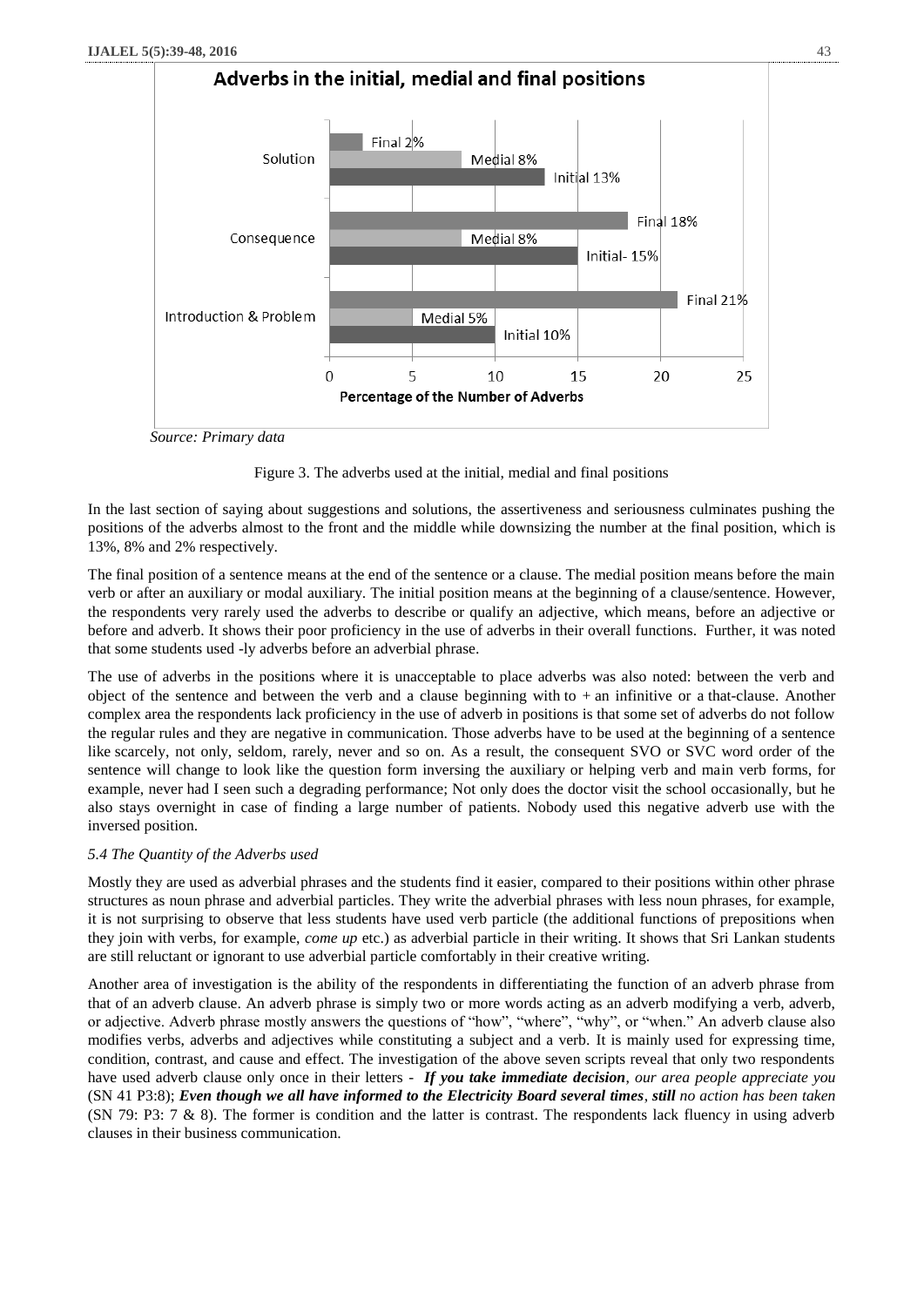#### **IJALEL 5(5):39-48, 2016** 44

| Table 1. The Performance in the texts of the seven students in the campus |               |            |        |      |           |        |
|---------------------------------------------------------------------------|---------------|------------|--------|------|-----------|--------|
| Code                                                                      | Total marks   | Marks for  | Words  | NP   | <b>PP</b> | Adverb |
|                                                                           | for the       | the letter |        |      |           |        |
|                                                                           | complete test |            |        |      |           |        |
| 83                                                                        | 27            | 3          | 70     | 7    | 11        | 5      |
| 31                                                                        | 40            | 4          | 84     | 9    | 10        | 8      |
| $\mathfrak{D}$                                                            | 52            | 4          | 96     | 11   | 14        | 7      |
| 18                                                                        | 55            | 4          | 110    | 12   | 10        | 8      |
| 41                                                                        | 61            | 5          | 122    | 15   | 16        | 7      |
| 37                                                                        | 72            | 7          | 116    | 10   | 12        | 8      |
| 79                                                                        | 83.5          | 8          | 148    | 15   | 15        | 8      |
| Average                                                                   | $40 - 60$     | 5          | 70-150 | 11.3 | 12.6      | 7.2    |

(Total: the total marks of the complete test (3 hours testing all the four skills plus grammar); the letter: the marks given for the letter out of 10 marks; NP: the number of Noun Phrases; PP: the number of the prepositional Phrases; words: the number of words in the letter; Av: the average; Adverb: the number of adverbs in the letter)

Table 1 shows a case study of the texts of seven students. There is uniformity between the increase of marks in both the total test and the essay and that of the number of words used. There is balance in using prepositional phrases in par with noun phrases (around 10-15 in number). Though the lowest has used five adverbs and the highest performer has used ten adverbs, the average is 7.2. It reveals that the students do not show any inhibitions or reservations in using adverbs in their writings. The interesting trend is that most of the prepositional phrases used in the letters are adverbial phrases. Around 61% of the students have used prepositional phrases as adverbial phrases. Looking at the types of adverbs, prepositional phrases occupy 39% of the total adverbs used. However, using noun phrases as adverbs is 25% of the total respondents. Only 11% are the noun phrases used as adverbs out of the total adverbs used (See Figure No 1).

Figure No. 4 reveals the total number of the student texts per the total number of the adverbs used in each text. 5% of the respondents did not use any adverbs at all in their letter writing. A letter of complaint without adverbs referring time, place, and manner shows the ignorance or the lowest level proficiency in English communication. They lack the skills of analysis, synthesis, distinguishing ability, modification, attribution, and qualifying ability. 9.5% used only one adverb in the whole letter. 18% used only two adverbs; 32% used 3 to 4 adverbs; 21% used five to seven adverbs; 14% used eight to ten adverbs. This statistics reveals that though 5% did not use adverbs at all in their writing the rest used the adverbs significantly enough. Analyzing the seven scripts above reveals that the average number of adverbs used is 7.2. The average number of the total respondents (84) reveals that around 55% of the respondents used minimum four to five adverbs.



 *Source: Primary Data*

Figure 4. The total number of the student texts per the total number of the adverbs used in each text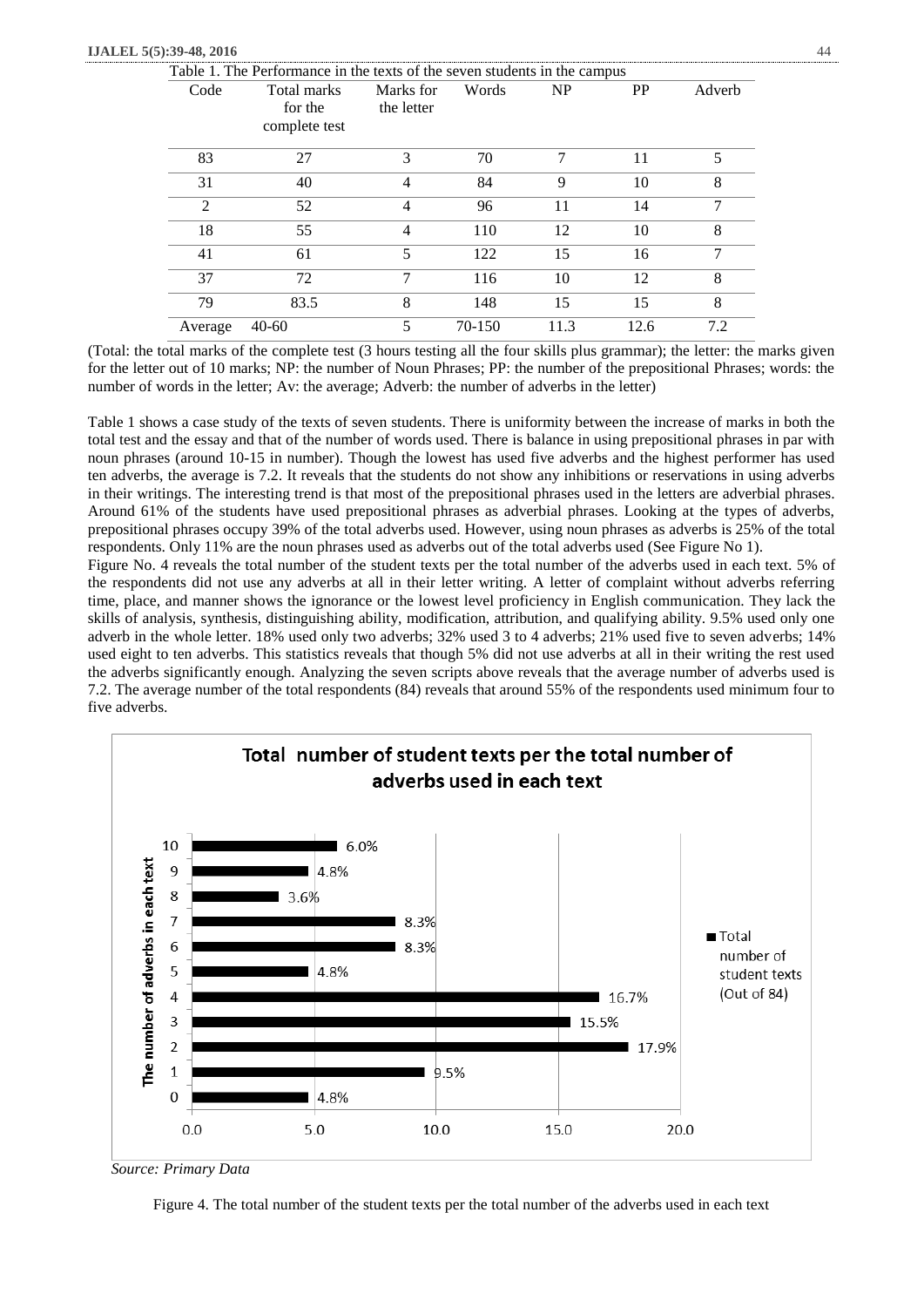#### *5.5 Analysis of Deviation in Discourse*

The deviations in the use of adverbs have been listed and described below in Table 2. Collins Cobuild English Usage (2012) says 'shortly' is an adverb. In Deviation [AACE], the student seems to have chosen the meaning, immediately after the power cut, we have faced *immense difficulties….*but another possibility is that due to the power cut, recent days or times, we have faced or have been facing *immense difficulties….* The student attributes a new meaning, 'nowadays' or 'at present', or 'recent times'.

| s              | Type of Adverb                     | Examples                                                                   |
|----------------|------------------------------------|----------------------------------------------------------------------------|
| N              | Deviation                          |                                                                            |
| $\mathbf{1}$   | [AACE] Article Adverb              | [22] In a shortly, we have caused immense difficulties in managing day     |
|                | Combination Error                  | to day activities in our area.                                             |
| 2              | [ABWP] Adverb in                   | [45] Our main problem is our children can't studies in properly within     |
|                | Wrong Place                        | the evening & night.                                                       |
|                |                                    | [66] Due to this problem, we can't managing our daily activities as        |
|                |                                    | possibally.                                                                |
|                |                                    | [75] This day to day effects by our life.                                  |
|                |                                    | [38] This activity is very affected all the people in our village.         |
| 3              | [AVA] Adverb as                    | [14] I hope you take your kindly consideration about this problem.         |
|                | Adjective (10%)                    | [38] This is my kindly requested to you sir.                               |
|                |                                    | [50] So please give the kindly consideration about this matter.            |
|                |                                    | [58] It is my kindly request sir.                                          |
|                |                                    | [20] We will expect your well work.                                        |
|                |                                    | [26] That typically power cut due to difficult reason affect in our day to |
|                |                                    | day life.                                                                  |
|                |                                    | [32] These unexpectly power cuts create more difficulties in our day to    |
|                |                                    | day life.                                                                  |
| $\overline{4}$ | [DAB]<br>Adjective As              | [24] Electricity power supply our areas difficulties day to day            |
|                | Adverb                             | [57] We all are aspect roper or sharp electrical power to do our casual    |
|                |                                    | work in orderly.                                                           |
| 5              | [DUSAB] Double Use                 | [43] We could not be performed our tasks well well.                        |
|                | of the Same Adverb                 |                                                                            |
| 6              | [SSMA]<br>Starting<br>$\mathbf{a}$ | [38] Continuously too or three weeks suddenly the power was cut.           |
|                | with Many<br>Sentence              |                                                                            |
|                | Adverbs                            |                                                                            |
| 7              | [UABU]Unnecessary                  | [44] I would kindly thank you, if you solve the problem immediately.       |
|                | Adverb Use                         |                                                                            |
| 8              | [WAP]Wrong<br>adverb               | [22] Therefore please give your attention about this matter and            |
|                | Phrase                             | informing your schedules of power cuts earlier as possible.                |
|                |                                    | [26] As well as quickly please you take a decision.                        |
|                |                                    | [56] This time somewhat think what happening in their homes.               |
| 9              | [AVS] Adverb Verb                  | [7] The area's living for 500 school studen's.                             |
|                | Subject Wrong Order                |                                                                            |

The student's intention is ambiguous in Deviation [ABWP]– 'in properly' can mean 'improperly' which also has some pragmatic issues like 'is it because of the way they study or the power cut? However, using a preposition in front of an adverb is not admissible as seen in [AACE]. In the second sentence, another example is shown. American Heritage (2011) says that it is an adjective. The student is ambiguous here. This writing can mean 1) this affects our day to day life and 2) This has a day to day effect on our life. The student is confused about the distinct functional meanings of affect (verb) and effect (noun) and about using the adjective as adverb. The adverb 'very' needs 'much' consequently and 'has' replacing 'is' in preceding position: this activity has very much affected all the people in our village. The student has confusion over the adverb and adjective phrases coinable with the adverb form, 'very', and the relevant voice in the verb use.

In Deviation [AVA], the word 'kindly' can be used as an adjective (kindlier, kindliest) as well as an adverb. As an adjective it can mean showing, or proceeding from a benevolent disposition or spirit; kindhearted: kindly people. As an adverb, it can. However, kindly as adjective is not used with the nouns 'consideration' and 'request' instead, kind is used. One the other hand, 'my kindly requested 'shows the confusion in using request as a noun or verb. The adverb, 'well', is used as adjective which can be 'good'. The adjectives typical and unexpected replace the adverb forms used. One thing is notable here. The student shows competence in using past participle verb forms- both positive and negative adjectives and adverbs with –ly.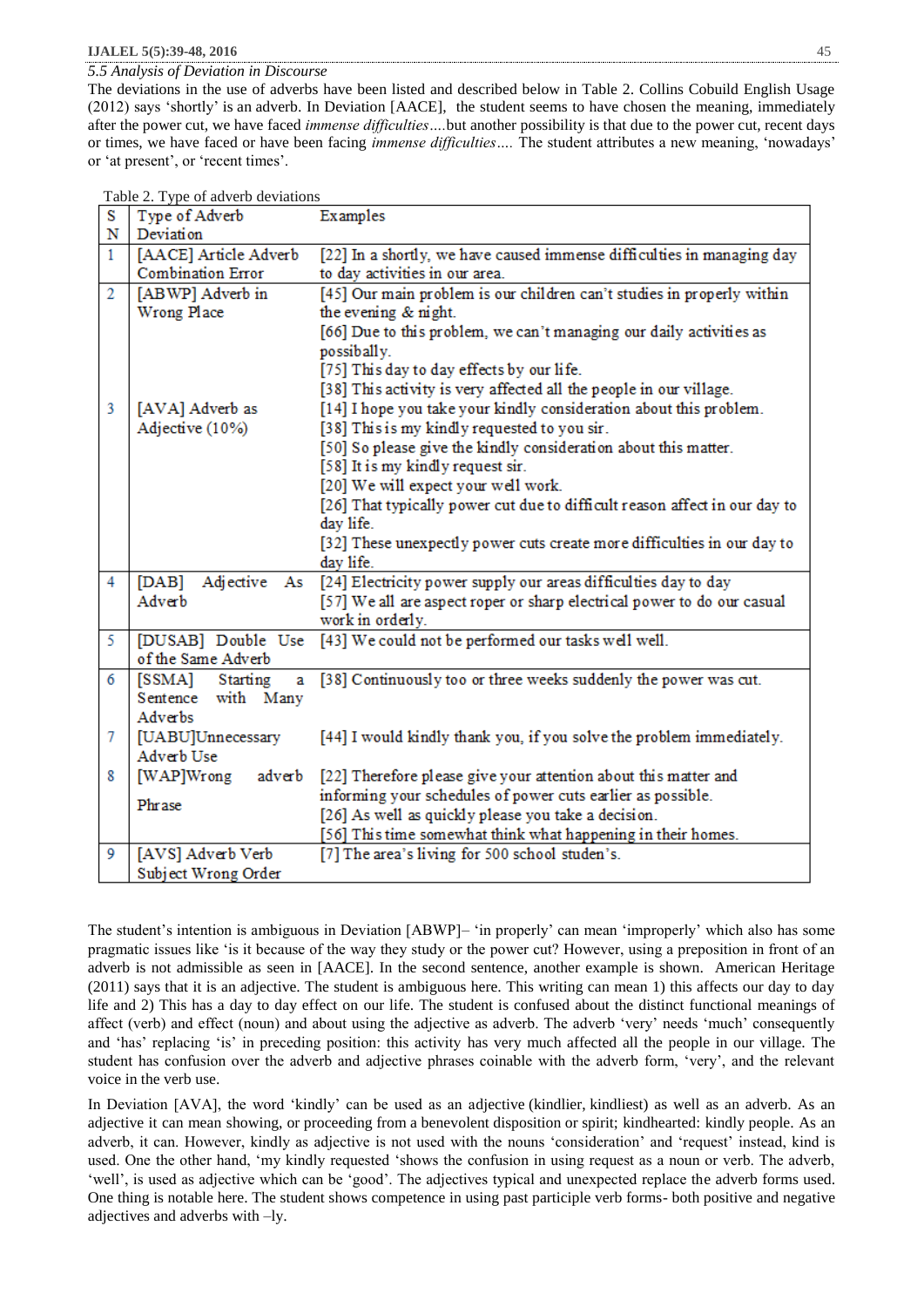#### **IJALEL 5(5):39-48, 2016** 46

These are all frequently seen in formal invitations and such. They are in the "expected" format. As with all language of courtesy, there is no need for getting too worked up over what each word literally means in these frozen, fossilized forms. They have become formulaic, so it is "what people do" on such occasions.

The adjectival expression, day to day, in Deviation [DAB] is used as adverb. The adjective, 'orderly' is used as adverb with an additional deviation: preposition with adjective as an isolated form. In Deviation [DUSAB], the deviation shows the notion of double time use of an expression as an emphatic or reinforced idea.

It is prevalent in the native Sri Lankan languages, Tamil and Sinhala. In Deviation [SSMA], although it is acceptable to start a sentence with an adverb, adverb phrase, or adverbial phrase, this distorted use of almost four adverbs is not appropriate. In Deviation [UABU], there is no need for 'kindly' to thank somebody.

In Deviation [WAP], the standard form needs a preposition- as early as possible. Here the student has used a comparative form earlier. This is not usual. In the second sentence, it can be please take a decision as quickly as well. In the third sentence, though the adverb, somewhat is used, it needs clarification. It means a moderate extent or by a moderate amount; rather, for example, "matters have improved somewhat since then". Usually the adverb comes after the verb; this sentence has it vice versa without a subject as an instruction. In Deviation [AVS], in the first sentence, the word order is as follows: 500 school students live in this area. So the adverb is positioned in front.

#### **6. Findings**

The findings confirm that the ESL users or learners master the use of adverbs in English at the surface level without understanding the deep level implications and nuances. Their use of adverbs shows a confused or ambiguous qualified or quantified relationship with an action denoted by a verb or its equivalent in contrast to consider 'adverbial emphasis as a receptive intensification' (Pérez-Paredes and Díez-Bedmar, 2012). Compared to meaning and function based use of the adverbs, the sentence or linguistic structure based use of adverbs lack diversity. As Zi-hong (2010) stated, the difficulty of capturing the rhetorical repositioning while "learning or acquiring the syntactic positions of adverbs in English" (p. 50) is identified in this research. The average number of the total respondents reveals that generally the students use minimum four to five adverbs in their letter consisting around 120 words in average. It seems acceptable. However, when a sample of seven selected scripts based on the score obtained progressively revealed that the average is almost eight adverbs. However, as mentioned before, they lack diversity of types and functions.

The use reflects maturity in terms of time, place and manner or process functions. However, though the adverbs of degree, adverbs of focus, adverbs of quantity, and adverbs of attitude are also visible within the adverbs of Manner, the competency for differentiating the taxonomy of adverbs within the adverbs of manner or process is lacking among the students. Another area of difficulty for distinguishing the different functions is the adverbial and complementary functions.

The majority of Sri Lankan university students ignore the nuances in producing and recognizing and using the sentence structure based types of adverbs, adverb phrases, adverbial phrases and adverbial clauses, sentence adverbs and the different types and uses of adverb phrase from adverbial phrase. The prepositional phrase, single word adverb and single word adverb with –ly suffix are considerably used in adverbial function. Adverb particle, noun phrase, adverbs with the –edly suffix, sentence adverbs and adverb clauses are not very much in use. In addition, the differentiating ability between adverb and adjective words, phrases and clauses is also insufficient. The respondents could not extend the role of adverb to 'express degree and limit adjectives or other adverbs (Baskervill and Sewell, 1896:18 as cited in Nuhiu, 2014).

The analysis of the repetitive use of the adverbs further confirm the above mentioned point about the efficient and effective use of the meaning based and sentence based classification of adverbs. Primarily prepositional phrase, then SWA, and SWA-ly are used in repetition. Then a question rises why Prepositional Phrase is easier compared to SWA-ly and SWA. The respondents confirmed Delfitto's (2006) amusement about "adverbial syntax leading to quite puzzling questions concerning the interplay between issues of placement and issues of movement" (p. 103). The students lack the competence in the extensive taxonomy of the meaning based and sentence based adverbs and their structural and functional uses. Prepositional phrase is a universal feature used and usable as representative unit conveniently and generously in almost all the parts of speech in the traditional sense of the word as they are also parts of speech (Kabashi, 2000:20 as cited in Nuhiu, 2014). Students are just aware of the visible surface level units such as 'prepsotion+article+adjective+noun' in isolation, not as a holistic unit representing the type and function called adverbial.

The students face an additional challenge – adverb shifting position causing problems for ESL students (Hernández, 2006)- understanding and applying rules in relation to their positioning in a sentence. The rules depend on traditional usage, flexibility of certain adverbs; the speaker's intended meaning and emphasis. The genre of a complaint letter generally has a three-partite discourse structure starting with introduction and problematization, exploring into the consequences and concluding with suggestions and solutions. It shows adverbial fronting (Hewings, 2005) that, for emphasis at the very beginning, the respondents used the adverbs at the initial position in the introductory discourse. However, in conforming to the traditional usage, majority of the adverbs were used at the final position as the position after the main verb is generally considered as its usual position (Koffi, 2010, p. 276). However, there is an increase if the percentage of the adverbs used at the initial and medial positions in the sections of Consequence and Solution respectively. Here it is notable that the respondents have the courage to break away from the traditional final position use because they feel that the discourse structure is more important than the linguistic structure, giving importance to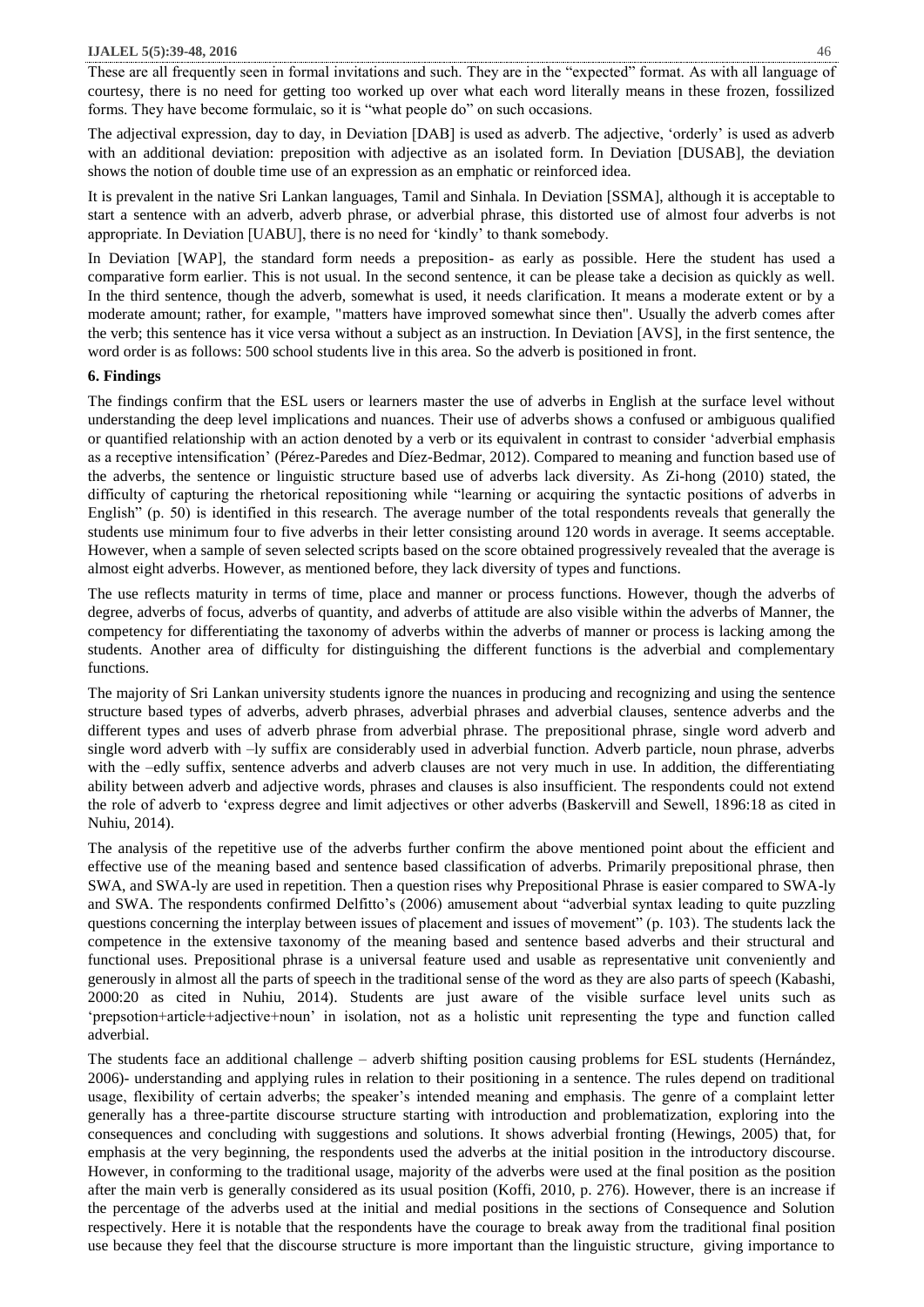'the rhetorical emphasis of adverb repositioning' (Dissosway & Hartford, 1984), in other words, meaning over sentence structure (Baskervill and Sewell, 1896:282-87 as cited in Nuhiu, 2014). In addition, most of them lack distinctive use of adverbs of exceptional types such as negative adverbs – fronting and inversing- and of exceptional functions. As Macaulay, (2002) pointed, most of the respondents lack good educational background and social class (middle) to determine efficient use of adverb movement strategies more effectively as they are from poor educational background and lower class.

Finally, in committing errors or deviations in adverb use, it is notable that compared to the percentage of quantitative and qualitative errors or deviations in the use of articles, prepositions and tenses, it is very less in adverb use. This study suggests a need for 'a focused position on adverb placement' (Dissosway & Hartford, 1984) in learning.

#### **7. Conclusion and Suggestions**

This research intensively investigates the types, functions, positions, quantity and quality and deviations of the adverbs used by the respondents, the undergraduates of the Bachelor of Business Management degree program of Vavuniya Campus of the university of Jaffna, Sri Lanka. Most of them fail to acquire the distinctions and implications correctly in their typical structures and functions. The majority of textbook writers and syllabus designers do not distinguish the functional meanings of adverbs from their typical structures when they are used within the reading passages and listening sessions. Therefore, many students are confused in the distinct and non-distinct uses of the adverbs functionally and structurally. A substantial recommendation can be that the Sri Lankan school text book and syllabus designers should incorporate a comparison of the functional and structural use of respective group of the types of adverbs semantically and pragmatically and linguistically at micro- and macro-levels.

## **Reference**

Al-Baghdadi, S. Sattar, (2003).The Achievement of College Students in Using And Placing Single–Word Adverbs in Their Appropriate Position. Baghdad: Al-Mustansirya University College of Arts. Retrieved Feb 6 2016 from http://www.iasj.net/iasj?func=fulltext&aId=29156

American Heritage Dictionary of the English Language, (2011). Houghton Mifflin Harcourt Publishing Company. Fifth Edition.

Baskervill, W. M. & Sewell, J. W. (1896). An English Grammar. Longman. Gmbh Hamburg, Germany

Collins COBUILD English Usage. (2013). Princeton: HarperCollins Publishers. Princeton University, Farlex Inc.

[Collins Thesaurus of the English Language.](http://www.thefreedictionary.com/_/misc/HarperCollinsProducts.aspx?EnglishThesaurus) (2002). HarperCollins Publishers.

Crystal, D., (1980). A First Dictionary of Linguistics and Phonetics, Cambridge: Cambridge University Press.

Delfitto, D. (2006). Adverb classes and adverb placement. In M. Everaert & H. van Riemsdijk (Eds.), The Blackwell companion to syntax (83-120). Malden, MA: Blackwell Publishing. Retrieved Feb 6 2016 from http://www.univr.it/documenti/AllegatiOA/allegatooa\_14152.pdf

Dissosway, P., & Hartford, B. (1984). Errors and adverbs: What we teach and what ESL students actually do. Paper presented at annual meeting of teachers of English to speakers of other languages. Houston, TX. Retrieved Feb 6 2016 fro[m https://ia902603.us.archive.org/14/items/ERIC\\_ED243323/ERIC\\_ED243323.pdf](https://ia902603.us.archive.org/14/items/ERIC_ED243323/ERIC_ED243323.pdf) 

Eastwood, J. (1999). Oxford Practice Grammar. Oxford: Oxford University Press.

Eckersley, C.E. and J.M. Eckersley, (1966). A Comprehensive English Grammar for Foreign Students, London, Longmans, Green and Co., Ltd

Finch, G., (2000). Linguistic Terms and Concepts. London: Macmillan press LTD

Gnanaseelan, J. (2014). A Corpus Analysis of the Prepositions used in Letter Writing in English. *Research Chronicler*. *Vol.II*. Issue III. ISSN 2347-503X. pp.1-15. Retrieved Feb 6 2016 from [http://www.research](http://www.research-chronicler.com/pdf/v3/2301.pdf)[chronicler.com/pdf/v3/2301.pdf](http://www.research-chronicler.com/pdf/v3/2301.pdf) 

Hernández. M. S. (2006). The position of adverbs in English: Trying to solve a major problem most language learners usually face. Filología y Linguística, 32(1), 271-285. Retrieved Feb 6 2016 from http://revistas.ucr.ac.cr/index.php/filyling/article/viewFile/4332/4155

Hewings, M. (2005). Advanced grammar in use: A self-study reference and practice book for advanced learners of English. Cambridge: Cambridge University Press. Retrieved Feb 6 2016 from http://anianetart.nazwa.pl/ksiazki/Advanced-grammar-in-use-Martin-Hewings.pdf

Jacobson, S. (1964). Adverbial positions in English. Stockholm: AB Student book.

Kabashi, J. (2000). English "Grammar: Morphology. Prishtina: The University of Prishtina.

Koffi, E. (2010). Applied English syntax: Foundations for word, phrase and sentence analysis. Dubuque, IA: Kendall Hunt Publishing Company. Retrieved Feb 6 2016 from https://he.kendallhunt.com/product/applied-english-syntaxfoundations-word-phrase-and-sentence-analysis-ebook